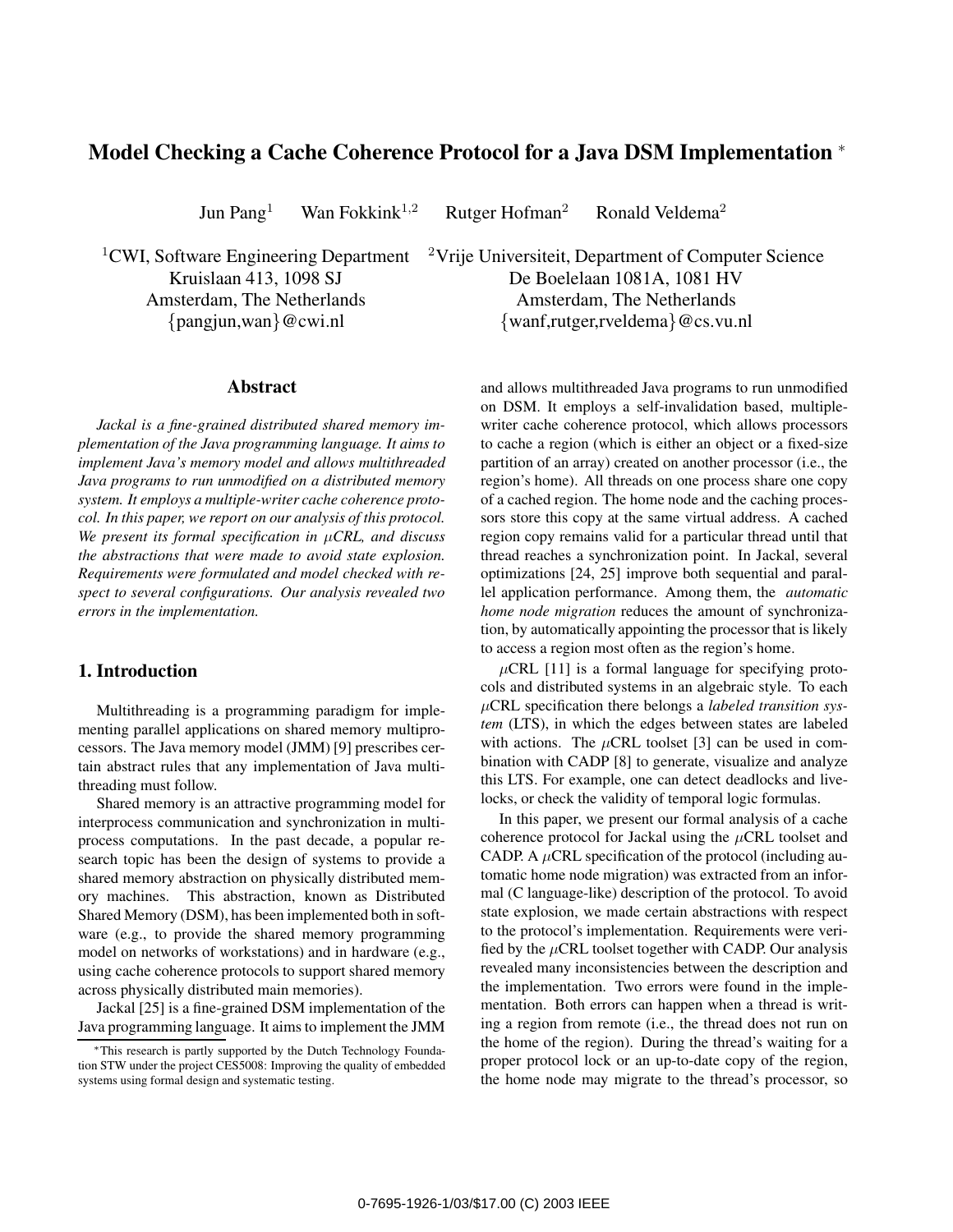that the thread actually accesses the region at home. The first error resulted into a deadlock. The second error was found when model checking the property of only one home for each region. After updating our formal specification, the requirements were successfully checked on several configurations. Our solutions to the errors were adapted in the implementation of the protocol.

The remainder of this paper is structured as follows. In Section 2, we discuss related work on analyzing the JMM or its replacement proposal and verifying cache coherence protocols using formal techniques. An informal description of the JMM is given in Section 3. Section 4 presents the Jackal system and its cache coherence protocol. Section 5 focuses on our formal analysis in  $\mu$ CRL. The  $\mu$ CRL specifications for each component of the protocol and the verification results are given. Discussions and future work are mentioned in Section 6.

## **2 Related Work**

Using formal methods to analyze the JMM is an active research topic. In [21], the authors developed an equivalent formal executable specification of the JMM [9]. Their specification is operational and uses guarded commands. This model can be used to verify popular software construction idioms for multithreaded Java. In [26], the Mur $\phi$  verification system was applied to study the CRF memory mode [16]. A suite of test programs was designed to reveal pivotal properties of the model. This approach was also applied to Manson and Pugh's proposal [17] by the same authors [27]. Two proofs of the correctness for Cachet [22], an adaptive cache coherence protocol, were presented in [23]. Each proof demonstrates soundness (conformance to the CRF memory model) and liveness. One proof is manual, based on a term-rewriting system definition; the other is machine-assisted, based on a TLA formulation and using the theorem prover PVS. Similar to [26, 27], we use formal specification and model checking techniques. A major difference is that we analyzed a cache coherence protocol within a Java DSM system that is already implemented and far more complicated than the abstract memory models analyzed in [21, 23, 26, 27]. Our analysis helped to improve the actual design and implementation of the protocol.

Our work is also related to the verification of cache coherence protocols. Formal methods have been successfully applied in the automatic verification of cache coherence on sequentially consistent systems [15], e.g. [4, 5, 12]. Coherence in shared memory multiprocessors is much more difficult to verify. Recently, Pong and Dubois [20] used their state-based tool for the verification of a delayed protocol, [6], which is an aggressive protocol for relaxed memory models. We encountered the same difficulties as [20], such as that the hardware to model is complex, and that

the properties of the protocol are hard to formulate. Differences between our work and [20] are: we analyzed a protocol designed for *distributed* shared memory machines; and the protocol supports *multithreaded* Java programs, which makes matters more complicated.

## **3 Java Memory Model**

The Java language supports multithreaded programming, where threads can interact among themselves via read/write of shared data. The JMM prescribes certain abstract rules that any implementation of Java multithreading must follow. We briefly present the current JMM as given in [9].

The JMM allows each thread to cache variables in its working memory, which keeps its own working copy of the variables. A thread can only manipulate the values in its working memory, which is inaccessible to other threads. The working memories are caches of a single main memory, which is shared by all threads. Main memory keeps the main copy of every variable. A thread's working memory must be flushed to main memory at each synchronization point. A synchronization point is a lock or unlock operation corresponding to the entry or exit of a synchronized block.

The JMM defines a set of actions that threads may use to interact with memory. A thread invokes four actions: use, assign, lock and unlock. The other actions; read, load, store and write, are invoked by a multithreaded implementation following the temporal ordering constraints in the current JMM ([9, Chapter 17]). The meaning of each action can be found in [9].

There are many problems in the current JMM [9], such as that semantics for *final* variable operations is omitted and that *Volatile* variable operations do not have synchronization effects for normal variable operations. In view of these problems, the Java Specification Request (JSR) 133 is under development.

## **4 Jackal DSM System**

Jackal [25] is a fine-grained DSM implementation of the Java programming language. Its runtime system implements a self-invalidation based, multiple-writer cache coherence protocol for regions.

The Jackal memory model allows processors to cache a region created on another processor (i.e., the region's home). All threads on one processor share one copy of a cached region. The home node and the caching processors all store this copy at the same virtual address. The protocol is based on self-invalidation, which means the cached copy of a region remains valid until the thread itself invalidates the copy, which occurs whenever it reaches a synchronization point. Jackal combines features of HLRC [28] and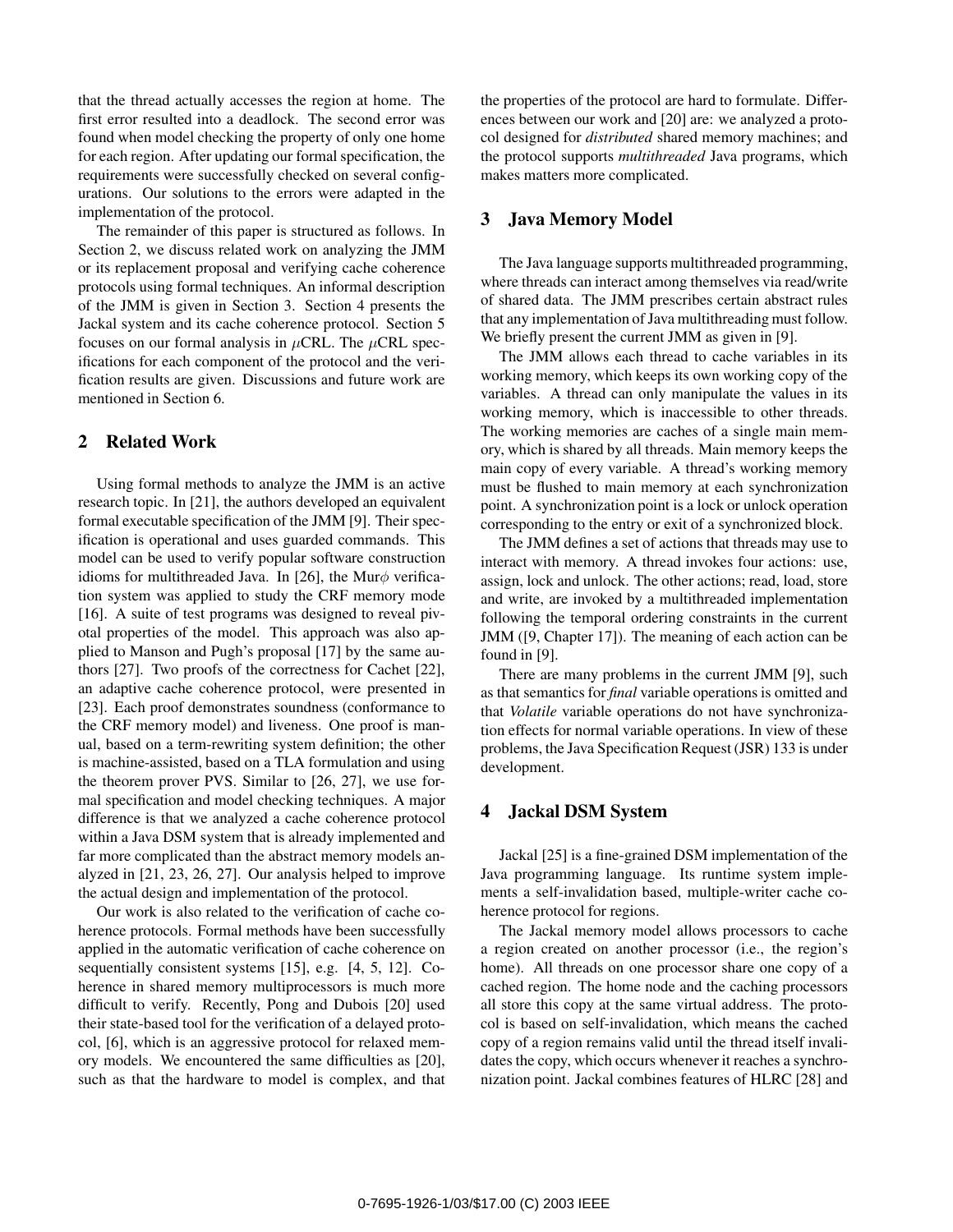TreadMarks [14]. As in HLRC, modifications are flushed to a home node; as in TreadMarks, twinning and diffing are used to allow concurrent writes to shared data. Unlike TreadMarks, Jackal uses software access checks inserted before each object usage to detect non-local or stable data.

The implementation of the Jackal memory model contains three components: address space management, access checks and synchronization. Several optimizations were made to improve both sequential and parallel application performance [24, 25].

#### **4.1 Address space management**

Jackal stores all regions in a single, shared virtual address space. Each region occupies the same virtual address range on all processors that store a copy of the region. Regions are named and accessed through their virtual address. Each processor owns part of the physical memory and creates objects and arrays in its own part. In this way, each processor can allocate objects without synchronizing with other processors. When a thread wishes to access a region created by another processor, it must potentially allocate physical memory for the virtual memory pages in which the object is stored, and retrieve an up-to-date copy of the region from its home node. If a processor runs out of free physical memory, it initiates a global garbage collection that frees both Java objects and physical memory pages.

To implement self-invalidation, each thread keeps track of the regions it accessed and cached since its last synchronization point. The data structure storing this information is called the *flush list*. At synchronization points, all regions on the thread's flush list are invalidated for that thread, by writing *diffs* back to their home nodes. A diff contains the difference between a region's object data and its twin data.

## **4.2 Access check**

Jackal's compiler generates a software access check for every use of a region. The access check determines whether the region referenced by a given pointer contains a valid local copy. Whenever an access check detects an invalid local copy, the runtime system contacts the region's home. It asks the home node for a copy of the region and stores this copy at the same virtual address as at the home node. The thread requesting the region receives a pointer to that region and adds it to its flush list. This flush list is similar to the working memory in the current JMM [9].

## **4.3 Synchronization**

Logically, each Java object contains an object lock and a condition variable. Since threads can access objects from different processors, Jackal provides distributed synchronization protocols. Briefly, an object's home node acts as the object's object lock manager. *lock*, *unlock*, *wait* and *notify* calls are implemented as control messages to the lock's home node. To acquire an object lock, a thread sends a lock request message to the object lock manager and waits. When the lock is available, the manager replies with a grant message; otherwise, the thread needs to wait for the lock to be released. To unlock, the lock holder sends an unlock message to the home node. We did not model object locks, since they are not relevant to the requirements that we formulated for the protocol (see Section 5.3).

#### **4.4 Automatic home node migration**

Java programs do not indicate which object locks protect which data items. This make it difficult to combine date and synchronization traffic. Jackal may have to communicate multiple times to acquire an object lock, to access the data protected by the lock and to release the lock. Recall that the home of a region acts as the manager of the object lock. To decrease synchronization traffic, automatic home node migration has been implemented in Jackal. It means that Jackal may automatically appoint the processor that is likely to access a region most often as the region's home. This optimization is triggered during the following two cases.

- 1. A thread writes to a region, and an access check detects an invalid local copy; the runtime system contacts the region's home, and finds that the thread's processor is the only one from which threads are writing to this region. Then the home of this region migrates to the thread's processor.
- 2. A thread flushes at a synchronization point, and there is only one processor left from which threads are writing to some region. Then the home of this region migrates to this processor.

Jackal can detect these situations in runtime, and thus reduce synchronization traffic. Automatic home node migration complicates meeting the requirements in Section 5.3.

## **4.5 Other features**

To improve performance, a source-level global optimization *object-graph aggregation*, and runtime optimization *adaptive lazy flushing*, are implemented in Jackal.

The Jackal compiler can detect situations where an access to some object (called *root object*) is always followed by accesses to subobjects. In that case, the system views the root object and the subobjects as an object graph. Jackal attempts to aggregate all access checks on objects in such a graph into a single access check on the graph's root object.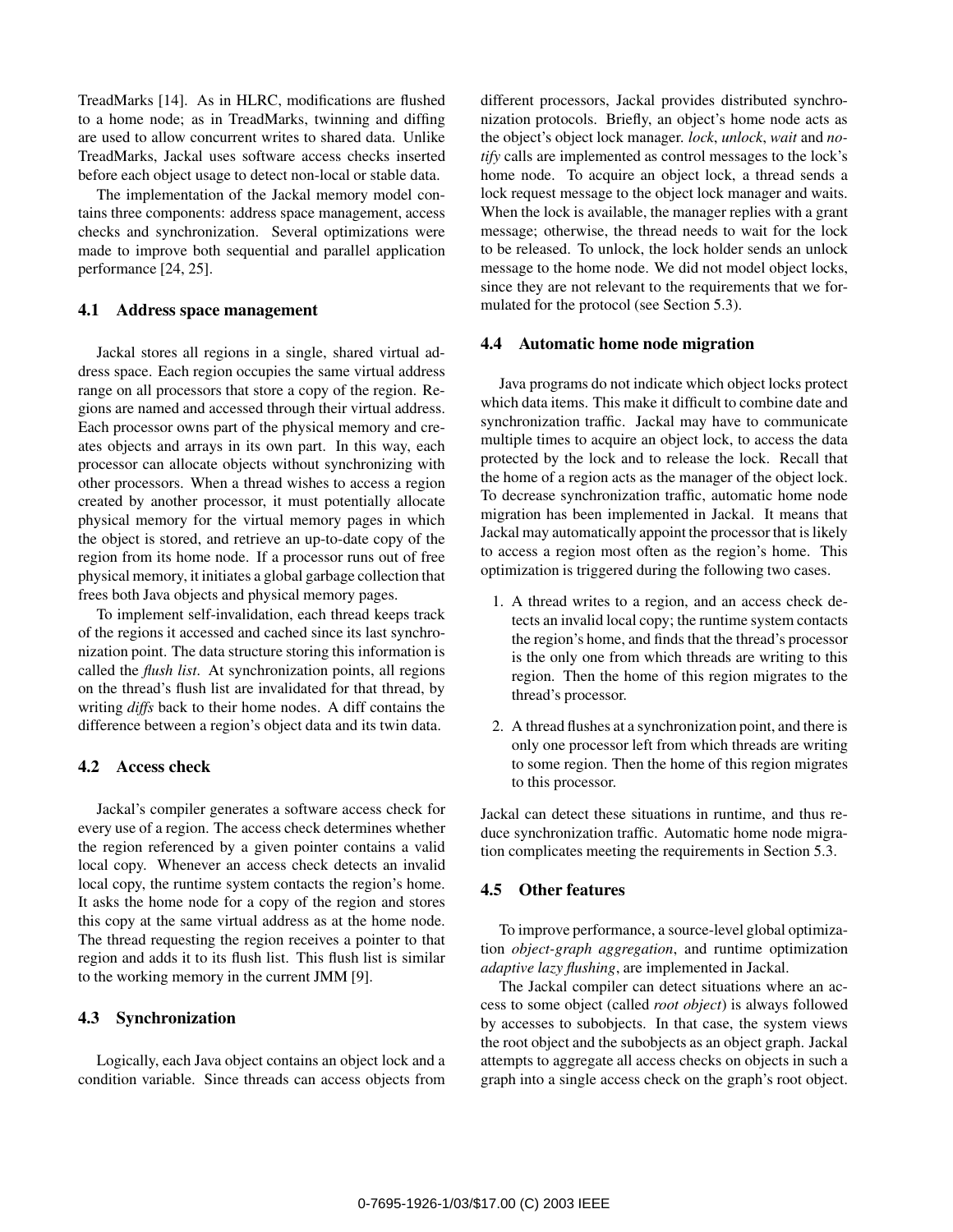If this check fails, the entire object graph is fetched, which can reduce the number of network round-trips. We did not model object-graph aggregation since we modeled memory at a rather abstract level.

The Jackal cache coherence protocol invalidates all data in a thread's working memory at each synchronization point. That is, the protocol exactly follows the specification of the JMM, which potentially leads to much interprocessor communication. Due to adaptive lazy flushing, it is not necessary to invalidate and flush a region that is accessed by only a single processor or that is only read by its accessing threads. We did not model adaptive lazy flushing, since it is not relevant to the requirements that we formulated.

## **5** Specification and Analysis in  $\mu$ CRL

In this section, we present a formal specification of Jackal's cache coherence protocol in  $\mu$ CRL and verify some general requirements at the behavioral level.

## 5.1  $\mu$ **CRL**

 $\mu$ CRL is a language for specifying distributed systems and protocols in an algebraic style. It is based on the *process algebra* ACP [2] extended with equational *abstract data types.* A  $\mu$ CRL specification consists of two parts: one part specifies the data types, the other part specifies the processes. Processes are represented by process terms. Process terms consist of action names and recursion variables with zero or more data parameters, combined with processalgebraic operators. There are two predefined actions in  $\mu$ CRL:  $\delta$  represents deadlock, and  $\tau$  represents a hidden action. These two actions never carry data parameters.  $p \cdot q$ denotes sequential composition, it first executes  $p$  and then  $q. p + q$  denotes non-deterministic choice, meaning that it can behave as p or q. Summation  $\sum_{d:D} p(d)$  provides the possibly infinite choice over a data type D. The conditional construct  $p \triangleleft b \triangleright q$  with b a boolean data term behaves as p if b and as q if not b. Parallel composition  $p \parallel q$  interleaves the actions of p and q; moreover, actions from p and q may synchronize into a communication action, when this is explicitly allowed by a predefined communication function. Two actions can only synchronize if their data parameters are the same, which means that communication can be used to capture data transfer from one process to another. If two actions are able to synchronize, then in general we only want these actions to occur in communication with each other, and not on their own. This can be enforced by the encapsulation operator  $\partial_H(p)$ , which renames all occurrences in p of actions from the set H into  $\delta$ . Finally, hiding  $\tau_I(p)$  renames all occurrences in p of actions from the set I into  $\tau$ . The data part contains equational specifications; one can declare sorts and functions working upon these sorts, and describe

the meaning of these functions by equations. The syntax and semantics of  $\mu$ CRL are given in [11].

The  $\mu$ CRL toolset [3] is a collection of tools for analyzing and manipulating  $\mu$ CRL specifications, based on term rewriting and linearization techniques. The  $\mu$ CRL toolset, together with the CADP toolset [8], which acts as a backend for the  $\mu$ CRL toolset, features visualization, simulation, LTS generation, model checking, theorem proving and statebit hashing capabilities.  $\mu$ CRL and its toolset have been successfully used to analyze a wide range of protocols and distributed systems (e.g., [1, 7, 10, 13, 19]).

#### **5.2 Specification of the Protocol**

The starting point of verifying a protocol with  $\mu$ CRL is to give an algebraic specification. This generally involves identifying the key behaviors of the protocol components and understanding the way how each component communicates with others.

The cache coherence protocol in Jackal is more complex than an interleaved execution of the threads, where each thread executes in program order. The permitted set of execution traces is a superset of the simple interleaved execution of the individual threads. Furthermore, the  $\mu$ CRL specification is an exhaustive nondeterministic description of the cache coherence protocol. This may lead to *state explosion*. To deal with this problem, we made some abstractions on each component, if needed. In the following discussion, we present the  $\mu$ CRL specification for each component, together with the abstractions we made. Due to space limitation, we only give parts of the specification to illuminate the crucial points, and omit the specification of data types. The complete specification can be found at <http://www.cwi.nl/˜pangjun/ccp/>.

Our model of the cache coherence protocol is a parallel composition of threads, processors, regions, protocol lock managers and message queues upon a set of communication actions. By means of these communications, data can be transferred between two processes. The complete  $\mu$ CRL specification of this protocol consists of around 1800 lines.

#### **5.2.1 Threads**

Each thread runs on a processor, and can perform a number of actions: *read, write* and *invalidate*. It maintains two lists: *ReadList* contains the identifiers of regions that it is reading or recently read from, and *WriteList* contains the identifiers of regions that it is writing or recently wrote to. When a thread starts reading from or writing to a region, the corresponding access check determines whether there is a valid local copy of this region at the thread's processor. The *server lock* is needed if the thread runs on the region's home (i.e., if the thread reads or writes at home); otherwise,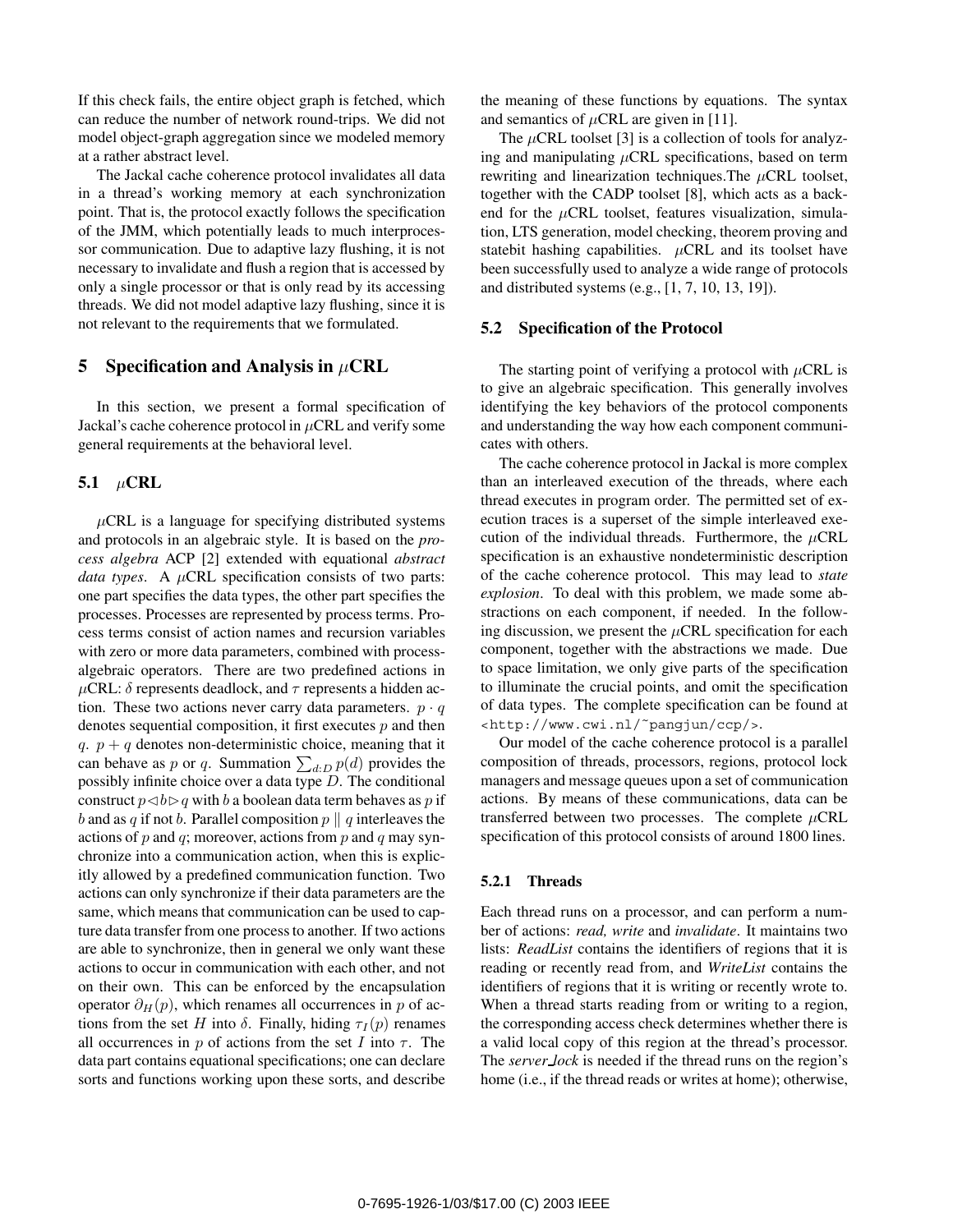```
% Thread writes from remote, requires a fault lock,
% and asks for a fresh copy of the region.
WriteRemote(tid:ThreadId,pid:ProcessId,
 FlushList:RegionIdSet) =
 s require faultlock(pid).
 (r no faultwait(pid)+r signal faultwait(pid)).
  (\sum_{\rm r:Region} r_sendback(tid,pid,r).
% Ask for a fresh copy of the region.
   s_data_requiremsg(tid,pid,gethome(r)).
   s norefresh(tid,pid).
% Copy arrives, the thread is notified.
   (\sum_{\text{pid'}:\text{ProcessId}}r_signal(tid,pid^{\prime}).(\sum_{\text{newr:Region}} r\_sendback(tid,pid,newr).s refresh(tid,pid,setlocalthreads(newr,
      S(getlocalthreads(newr)))).
     s free faultlock(pid).Thread(tid,pid,wl))))
```
## **Table 1. Specification of a thread writing at a region from remote**

the *fault lock* of the thread's processor is acquired (i.e., if the thread reads or writes from remote). When a fault lock is granted, the thread retrieves an up-to-date copy of the region from its home node. The thread continues reading from or writing to the region and finally releases the lock by sending an unlock message to the protocol lock manager. When a thread invalidates, it empties both its ReadList and WriteList, and sends a *Flush* message to the home of each region in these lists. If the thread invalidates a region in its WriteList from remote, the Flush message also contains a diff with the difference between the region's object and twin data. The *flush lock* of the home of each region is acquired before invalidating, and released after invalidating.

In the  $\mu$ CRL specification, each thread is modeled as a separate process with a unique identifier; see Table 1. It contains one parameter *pid* to indicate on which processor the corresponding thread executes. Since the behavior of reading from a region is part of the behavior of writing to a region, and since writing is far more critical for the correctness of the protocol than reading, we abstracted away from the read action of threads. As a result, a thread only maintains a *FlushList* and flushes the regions in this FlushList.

## **5.2.2 Regions**

Jackal uses a single shared virtual address space. Each region occupies the same virtual address range on all processors that store a copy of it. When a region is created on one processor, a copy of this region is also created on every other processor. A region contains these information:

1. Location: A processor's identifier, denoting at which node the region (or a copy) is.

```
% Synchronization between actions:
 s refresh \vert r refresh = c refresh
  s_norefresh | r_norefresh = c_norefresh
 s sendback | r sendback = c sendback
% r contains the region's information.
Region(pid:ProcessId, r:Region) =
% Communication with threads
  \sum_{\texttt{tid:ThreadId}} \texttt{s\_sendback}(\texttt{tid}, \texttt{pid}, \texttt{r}). \ \texttt{(r\_more} \texttt{fresh}(\texttt{tid}, \texttt{pid}). \ \texttt{Region}(\texttt{pid}, \texttt{r}) + \ \cdot\sum_{\rm r':Region} r_refresh(tid,pid,r').Region(pid,r'))+
% Communication with processors
  s_sendback(pid,r).
  (r
norefresh(pid).Region(pid,r) +
    \sum_{\rm r':Region}r refresh(pid,r').Region(pid,r')))
```
# **Table 2. Specification of a region**

- 2. Home: A processor's identifier, denoting the home node for this region.
- 3. State: A region can evolve into four kinds of states. When no thread uses this region, the state of the region is *Unused*; if a region is only used by threads on its home node, its state is *Homeonly*; if all accesses of a region are read actions, the state of this region is *Readonly*; in all other cases, the state of a region is *Shared*.
- 4. ReaderList: A list of processors' identifiers containing threads that are reading or recently read from this region. It is only maintained at the home node.
- 5. WriterList: A list of processors' identifiers containing threads that are writing or recently wrote to this region. It is only maintained at the home node.
- 6. Object data: An array of bytes.
- 7. Twin data: An array of bytes. It is a copy of the object data for diffing at non-home nodes; initially it is null.
- 8. Localthreads: A natural number, the number of threads accessing this region at the location of the region.

In  $\mu$ CRL, each region is modeled as a separate component. As a result of our abstraction on the behavior of threads, we made some corresponding abstractions for regions. Each region has only two kinds of states; we kept the Unused state, while the other three states are mapped to a state *Used*. The region only needs to maintain the *WriterList*. Furthermore, we did not model object and twin data, since it they are not relevant to our requirements for the protocol. So in our model a thread cannot write a real value on a region. Still, when a thread flushes a region from remote, a message (without a diff) is sent back to the home of this region to unlock its fault lock.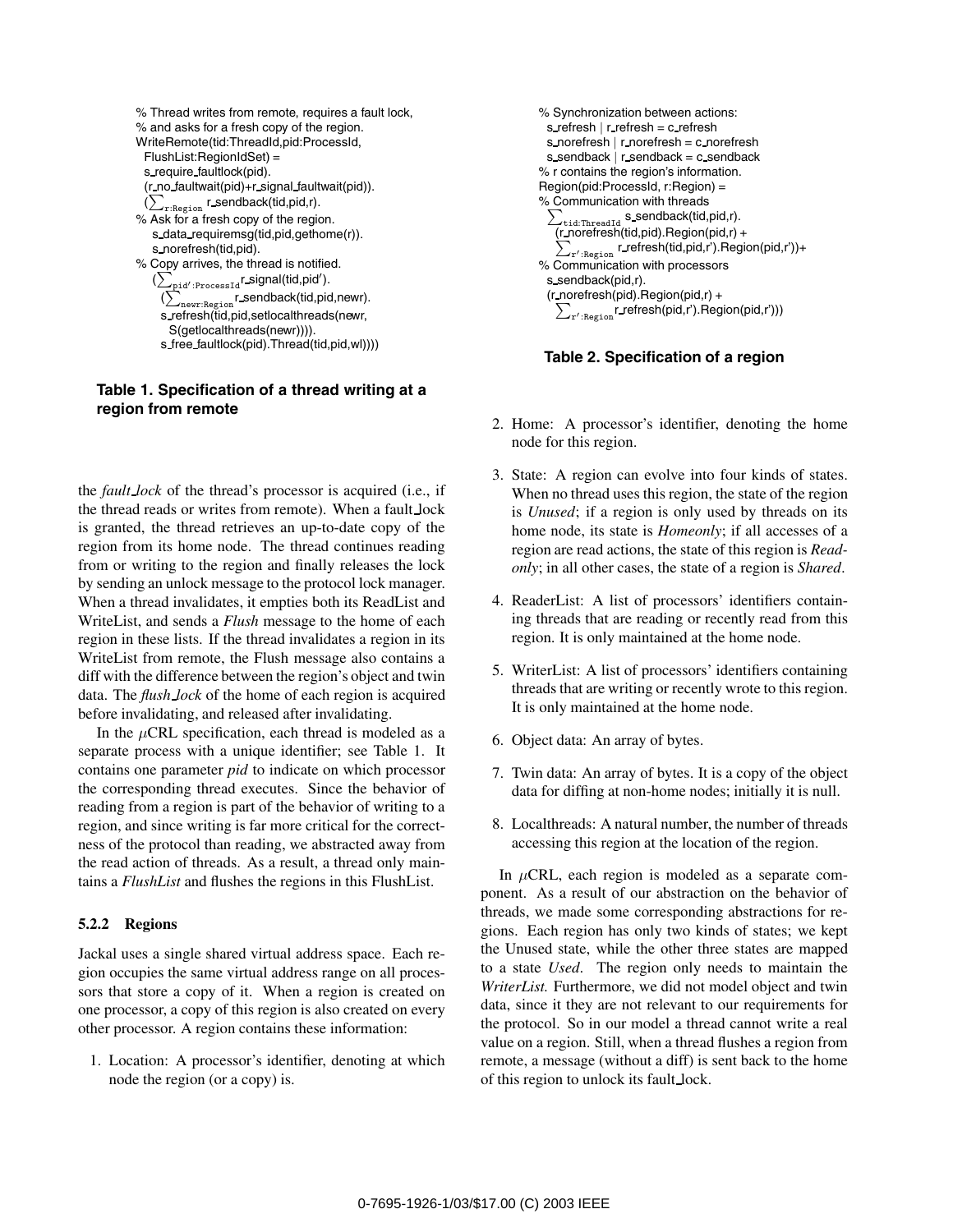```
Processor(pid:ProcessId) =
% Processor gets a Region Sponmigrate message.
% It becomes the region's home node by refreshing
% the region's parameters.
  \sum_{\texttt{tid}: \texttt{ThreadId}}\sum_{\texttt{pid}': \texttt{ProcessId}}\sum_{\texttt{r}': \texttt{Region}}r region sponmigrate(tid,pid',pid,r').
     (\sum_{r:Region} r\_sendback(pid,r)).% Set the home by itself; maintain the state and writerlist.
       s refresh(pid,sethome(setstate(
         setwriterlist(r,getwriterlist(r')),USED),pid)).
       s free homequeuelock(pid).Processor(pid))
```
# **Table 3. Specification of a processor dealing with a message**

```
proc HomeQueue(pid:ProcessId) =
% Home queue gets a Region Sponmigrate message.
% To deal with it, the homequeue
lock is needed.
  \sum_{\texttt{tid}: \texttt{ThreadId}}\sum_{\texttt{pid'}: \texttt{ProcessId}}\sum_{\texttt{r:Region}}% Put a message into the queue.
      r i region sponmigrate(tid,pid',pid,r).
      s require homequeuelock(pid).
      (r no homequeuewait(pid)
      +r signal homequeuewait(pid)).
% The processor takes this message.
      s_i_region_sponmigrate(tid,pid',pid,r).
```
HomeQueue(pid)

#### **Table 4. Part of specification for a home queue**

We use a set of synchronized actions to ensure that during an access to a region, no other processes can change the information of this region. For example, a thread gets the information of a region by performing a synchronized action *r sendback*, and the accesses to this region are blocked until this thread executes another synchronized action *s norefresh* (if it has changed nothing) or *s fresh* (if it has changed something). The synchronized actions on a region are presented in Table 2, together with the specification for regions in  $\mu$ CRL. To avoid state explosion, we only analyzed configurations containing one region.

## **5.2.3 Messages**

Four kinds of messages can be delivered to a processor.

- 1. *Data Request*: This message is sent when a thread starts writing to a region from remote. When a processor gets this message, and it is the home of the region, it adds the thread's processor into the WriterList of the region and sends back an up-to-date copy of the region to the thread's processor by a *Data Return* message. If it is not the home of the region (meaning that the region migrated its home in the meantime), it forwards the Data Request message to the region's new home.
- 2. *Data Return*: This message is received by a processor when an up-to-date copy of a region has arrived. The processor updates the object and twin data of the region. Moreover, if the message is a home node migration message, then the processor becomes the home of this region, and starts maintaining the WriterList and the state of the region.
- 3. *Flush*: This message is sent when a thread flushes from remote. When a processor gets this message, and it is the home of the region, it removes the thread's processor from the WriterList of the region; moreover, it may

send a home node migration message to a new home of this region (by a *Region Sponmigrate* message). When it is not the home of the region, it forwards the Flush message to the region's new home.

4. *Region Sponmigrate*: When a processor gets this message, it becomes the home of the region in question.

In  $\mu$ CRL, each processor is modeled as a separate component (with a unique identifier). How a processor deals with a Region Sponmigrate messages is specified in Table 3.

Each processor maintains two message queues to store incoming messages. The *HomeQueue* is designed to buffer messages containing a request, while the *RemoteQueue* buffers messages containing a reply. For example, when a thread tries to get an up-to-date data copy from a region's home, first a Data Request message is put into the home node's HomeQueue. When a Data Return message arrives, it is put into the RemoteQueue of the thread's processor. The  $\mu$ CRL process for a message queue contains one parameter *pid* to indicate which processor this message queue belongs to (see Tables 4 and 5). To avoid state explosion, we only modeled queues that can contain one message.

#### **5.2.4 Protocol locks**

As already explained in Section 5.2.1, *protocol locks* guarantee exclusivity when threads write to or flush a region. Each processor acts as the protocol lock manager of its regions and region copies. To acquire a protocol lock, a protocol lock request message is sent to the region's home. If the lock is available, the manager replies with a grant message. Otherwise, the requester needs to wait for the lock to be released, and the protocol lock manager adds the requester into the lock's waiting list. To unlock, the current lock owner sends an unlock message to the protocol lock manager. When the manager gets an unlock message, it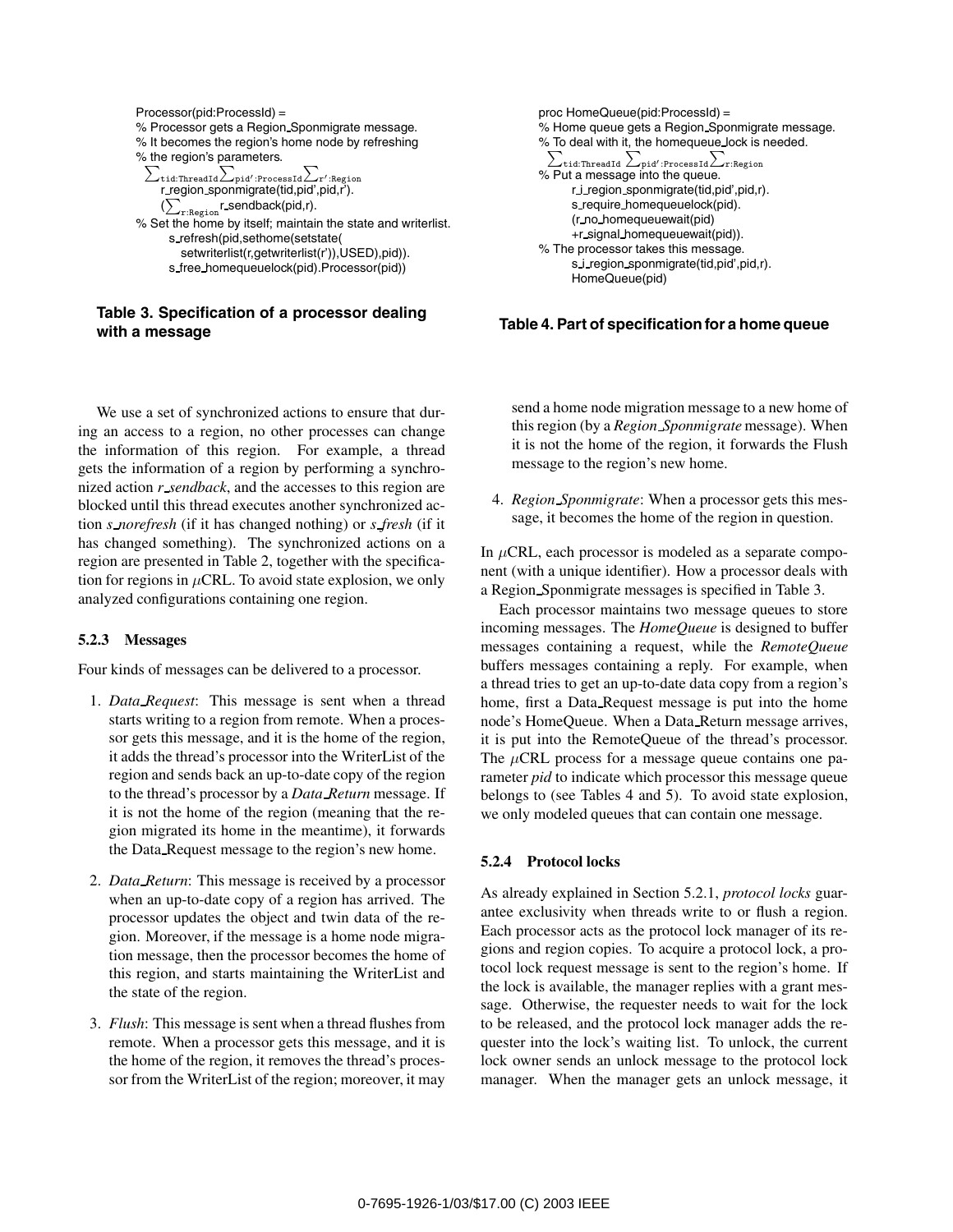proc RemoteQueue(pid:ProcessId) = % Remote queue gets a Data Return message. % To deal with it, the remotequeue lock is needed.  $\sum_{\texttt{tid:ThreadId}}\sum_{\texttt{pid':ProcessId}}\sum_{\texttt{r:Region}}\sum_{\texttt{b:Bool}}$ % Put a message into the queue. r\_o\_data\_returnmsg(tid,pid',pid,r,b). s\_require\_remotequeuelock(pid). (r no remotequeuewait(pid) +r signal remotequeuewait(pid)). % The processor takes this message. s o data returnmsg(tid,pid',pid,r,b). RemoteQueue(pid)

**Table 5. Specification for a remote queue**

checks whether a thread waiting for this lock can be notified, under some constraints. For instance, a fault lock can be granted only if this fault lock and the flush lock are not held by other threads.

There are five protocol locks for each processor: *homequeue lock*, *remotequeue lock*, *server lock*, *fault lock* and *flush lock*. The homequeue lock and remotequeue lock are needed to make sure that the handling of a popped message from a HomeQueue or a RemoteQueue by its processor is completed before the next message is popped from the queue. The cache coherence protocol allows writes to a region at home and from remote to happen concurrently. The server lock, fault lock and flush lock ensure exclusivity between threads at a processor. The server lock and flush lock must be mutually exclusive for the home of a region, to protect the integrity of region data values and other region's information; likewise, the fault lock and flush lock must be mutually exclusive for non-home nodes of a region. When a thread writes at home or from remote, the server lock or the fault lock of the thread's processor is needed, respectively. When a thread flushes, the flush lock of its processor is needed.

Protocol lock management of a processor is modeled in  $\mu$ CRL as a separate component; see Table 6. Each protocol lock is modeled as a boolean variable, since a protocol lock can be held by at most one thread at a time. The waiting list of a lock is modeled as a natural number, representing the number of threads in the waiting list, to enable checking for emptiness; waiting lists do not need to contain thread identifiers, since waiting and notification are specified by means of a pair of synchronized actions, carrying the identifier of the waiting thread as a parameter. When a protocol lock is available, the protocol lock manager randomly selects a waiting thread to notify.

```
% To save space, we only present those parameters
% whose values are changed.
proc Locker(pid:ProcessId,faulters:Bool,flushers:Bool,
 homequeue:Bool,remotequeue:Bool,wait faulters:Natural,
 wait flushers:Natural,wait homequeue:Natural,
 wait_remotequeue:Natural)=
% Get a request for the fault lock. If this lock can be granted,
% send a no-wait message. Otherwise, increase the number
% of threads waiting for this lock.
 r require faultlock(pid).
   (s no faultwait(pid).Locker(T/faulters)
   ✁and(faulters,flushers)✄
   Locker(S(wait faulters)/wait faulters))
% The fault lock is released, if a thread can be notified,
% send a signal wait message, and decrease the
% waiting number.
 +r free faultlock(pid).
   ((s signal homequeuewait(pid).
    Locker(F/faulters,T/homequeue,
      sub1(wait homequeue)/wait homequeue)
     \triangleleftand(not(eq(wait_homequeue,0)),homequeue)\triangleright...)
   ✁and(not(and(eq(wait homequeue,0),
    eq(wait_remotequeue,0))),flushers)\triangleright...)
```
## **Table 6. Part of specification for a protocol** lock management

## **5.3 Requirements**

We formulated four types of requirements for the cache coherence protocol.

- 1. Deadlock freeness: The protocol never ends up in a state where it cannot perform any action.
- 2. Assertion checking: The protocol violates none of the assertions written in the informal description.
- 3. Relaxed cache coherence: For each region, at any time there exists one home node.
- 4. Liveness: Requests for writing to or flushing a region are not be bounced around the network forever.

#### **5.4 Validation of the Requirements**

The  $\mu$ CRL toolset was used to check the syntax and the static semantics of the specification, and also to transform it into a linear form. The linear form was used to generate LTSs for various configurations of processors and threads. Next, we validated the four types of requirements with respect to these configurations.

#### **5.4.1 Requirement 1**

We used the  $\mu$ CRL toolset to check for deadlocks. This deadlock checking exercise led to the detection of many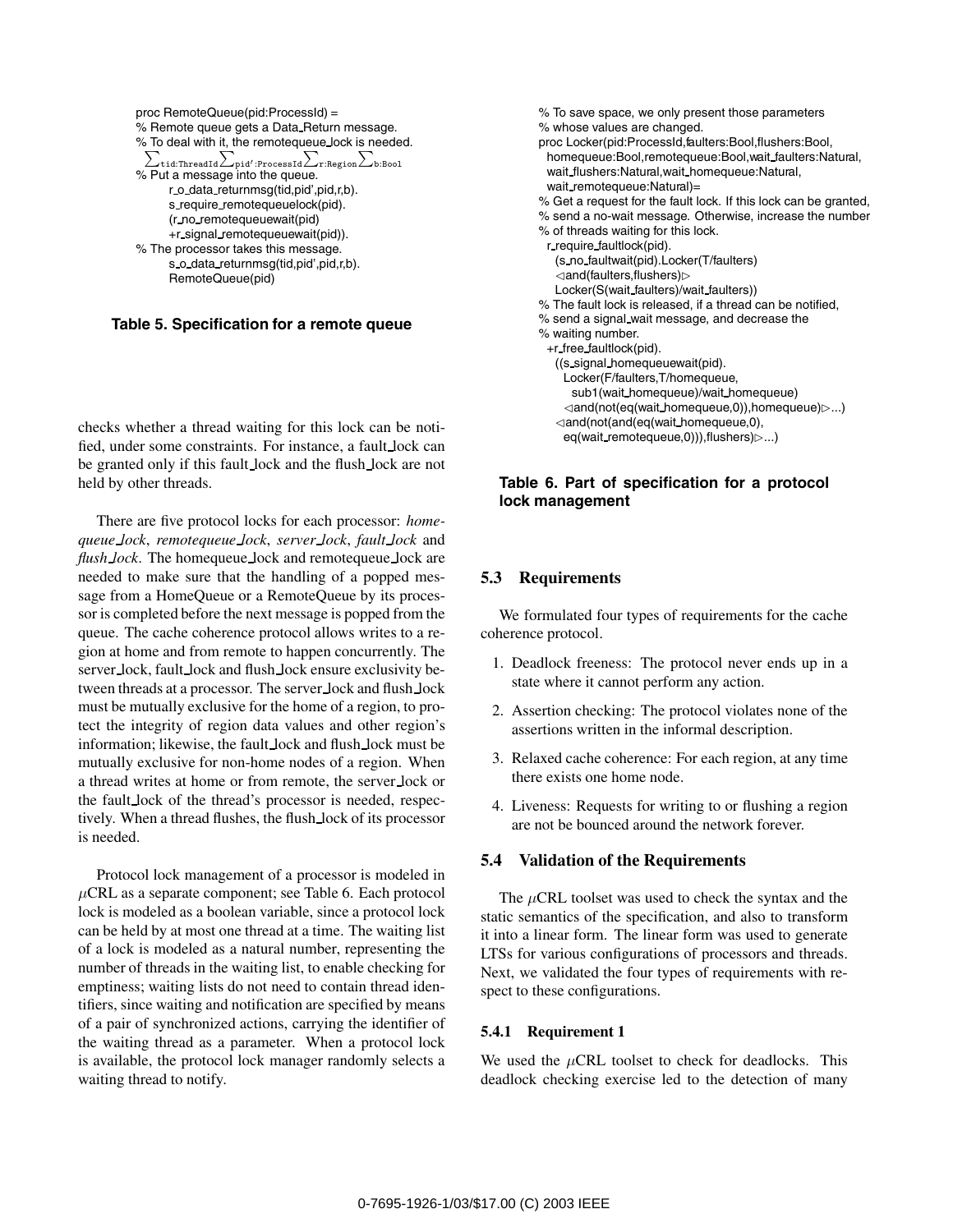mistakes both in the informal description and in the  $\mu$ CRL specification of the protocol. For the first case, when the developers extracted a C-like description of the protocol from its implementation, they abstracted away from certain implementation details; some of these details were actually crucial for the correctness of the  $\mu$ CRL specification. For the second case, at some points the analyzers understood the description differently from what the developers really meant. Whenever a deadlock trace was found, it was simulated to understand the reason for the deadlock. This analysis took us a lot of time, since many of the traces were quite long (typically more than 300 transitions) and difficult to comprehend. Whenever a mistake was found, the  $\mu$ CRL specification was adapted and checked for deadlocks again.

One deadlock found by the analyzers, on a configuration of two processors each containing one thread, was a real problem in the implementation. When a thread wants to write to a region from remote, it acquires the fault lock of its home node by sending a lock message. If the lock is unavailable, the thread waits for the lock to be released. Whenever it is notified, it continues with its access to the region and holds the fault lock until it sends an unlock message to the home node. In the deadlock trace, we found that while a thread is waiting for a fault lock, the home of the region may migrate to the thread's processor. Then in fact the thread writes to the region at home, it needs to acquire the server lock instead of the fault lock. This error resulted in a deadlock in the implementation. The chosen solution is that after a thread obtains a fault lock, it checks whether it still writes from remote. If this is not the case, it sends an unlock message to release the held fault lock, and then sends a message to acquire the server lock. After fixing this problem as proposed, no more deadlocks were found.

#### **5.4.2 Requirement 2**

The developers added many assertions into the description and required that the protocol should not violate any of them. The assertions can be divided into two classes: *order assertions* and *preconditions*.

Order assertions: This class of assertions imposes a certain order on the usage of the system's resource. For example, when a thread performs an action on a region, the corresponding protocol lock should be already held by the thread. Order assertions are modeled in  $\mu$ CRL by imposing a certain order on the execution of actions. In the forementioned example, in the  $\mu$ CRL specification, the behavior of a thread is modeled like this: only after execution of the action *r no serverwait* or *r signal serverwait*, the thread can access a region at home.

Preconditions: This class of assertions requires that only when a certain precondition is satisfied, the description after it can be executed. For example, only under certain condi-

```
% Synchronization between actions:
 s home | r home = c home
  s copy \vert r copy = c copy
Region(pid:ProcessId, r:Region)=
% s home, r home indicate pid is the home.
  r_home.Region(pid,r)<leq(pid,gethome(r)) \triangleright δ+
  s_home.Region(pid,r)\trianglelefteq(pid,gethome(r))\triangleright\delta+
% s copy, r copy indicate pid has a copy.
  \delta \triangleleft \text{eq(pid}, \text{gethome}(r)) \triangleright r \text{-} \text{copy}. \text{Region}(pid,r) +\delta \triangleleft \text{eq}(\text{pid},\text{gethome}(r)) \triangleright \text{s} copy. Region(pid,r)
```
#### **Table 7. Modified specification of a region.**

tions (see Section 4.4) the home of the region automatically migrates. Preconditions are modeled in the  $\mu$ CRL specification as boolean terms in conditional expressions.

#### **5.4.3 Requirement 3**

Due to automatic home node migration, it needs to be checked that at any time there exists at most one home node for each region. We divided this requirement into two parts.

- 3.1 Each region has at most one home node.
- 3.2 If the system is stable, each region has no more than  $n - 1$  copies, where *n* is the number of processors.

To verify these two parts, actions *s home* and *r home* were added to the specification of a region, when a region finds that its location equals its home node; *s copy* and *r copy* were added, when a region finds that its location does not equal its home node. We synchronized s home and r home into *c home*, s copy and r copy into *c copy*; see Table 7. Furthermore, we encapsulated s home, r home, s copy and r copy, so that these actions are forced to synchronize.

We verified requirement 3.1 by checking the absence of c home in the generated LTSs. This is formulated in the regular alternation-free  $\mu$ -calculus [18] as follows:

### 3.1 [T\*.c home] F

It says that if an execution sequence contains c home, then in the resulting state false holds. This formula was checked to be true by Evaluator, a model checker among CADP.

For requirement 3.2, a stable state of a system means that no protocol lock is held, and that the message queues are empty. We added actions *homequeue empty* and *remotequeue empty* to the  $\mu$ CRL specification of queues to indicate that queues are empty, and added an action *lock empty* to the specification of the protocol lock manager to indicate that no lock is held. Then for a model with two processors, we checked that the generated LTS does not contain a state which can perform c\_copy, lock empty, homequeue empty and remotequeue empty. This requirement is presented in the regular alternation-free  $\mu$ -calculus as follows: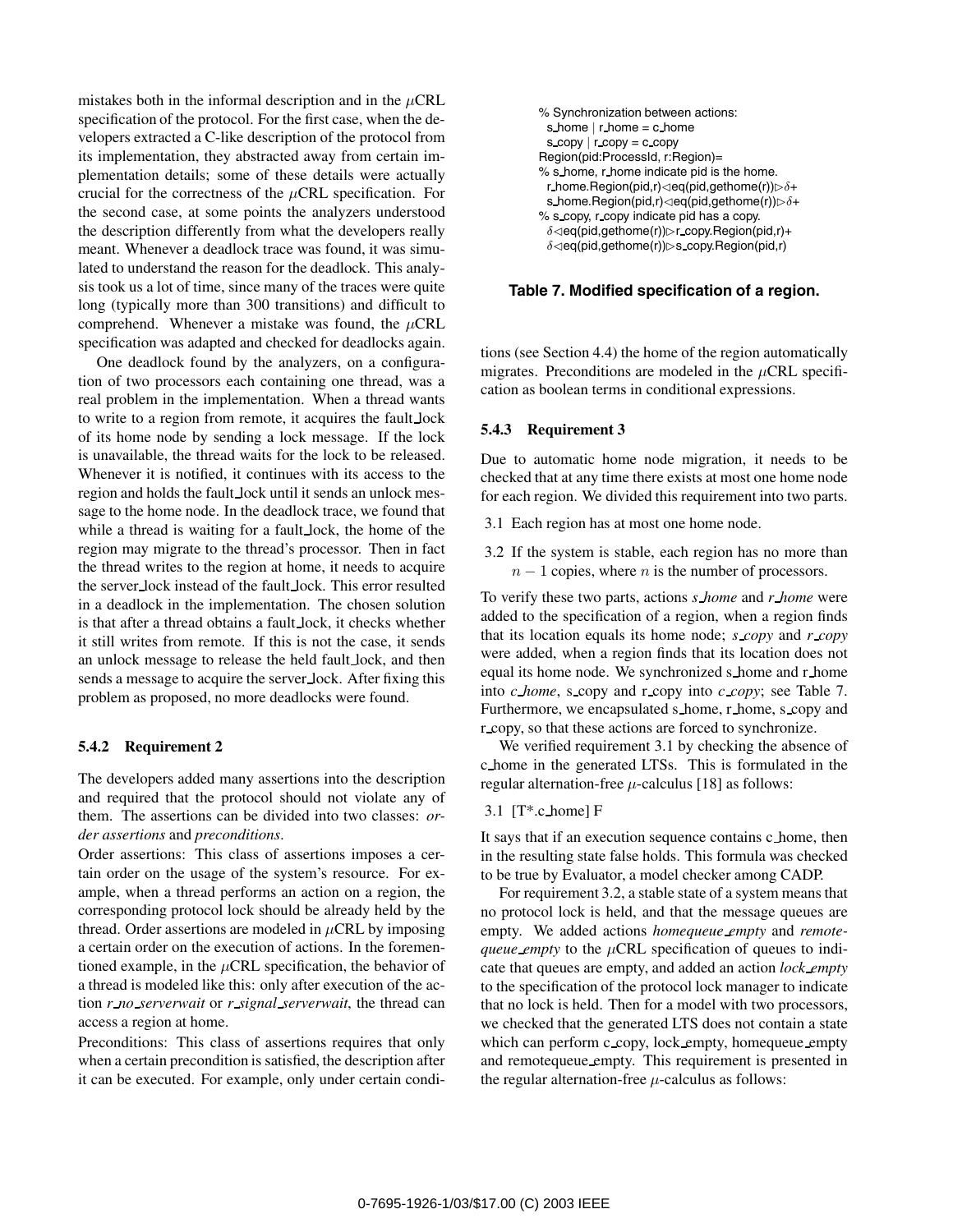3.2  $\neg$  <T\*> (<c\_copy>T  $\land$  <lock\_empty>T  $\land$ <sup>&</sup>lt;homequeue empty><sup>T</sup> <sup>∧</sup> <sup>&</sup>lt;remotequeue empty>T)

A second error in the implementation of the protocol was found while model checking this property on a configuration of two processors, with two threads running on one processor and a third thread on the other processor. The error may happen when a thread is writing to a region from remote. During its waiting for an up-to-date copy of the region from the region's home, the home node may migrate (by a Region Sponmigrate message) to the processor where the thread resides. When the Data Return message with an up-to-date copy of the region arrives, the thread refreshes the region's home by the sender of the answer message. In the resulting state of the protocol, neither of the two processors is the home of the region. So c copy may happen even in a stable state. The chosen solution is that when a processor gets a Region Sponmigrate message, it informs those local threads that are writing to the region at the previous home node, so that these threads will behave as writing at home. After fixing this problem as proposed, property 3.2 was successfully model checked.

#### **5.4.4 Requirement 4**

The fourth requirement, that requests of writing to or flushing a region cannot be bounced around the network forever, is a liveness property. Actions *writeover* and *flushover* were added to the  $\mu$ CRL specification of a thread to indicate that a thread completed its pending actions. The following shows the code in the regular alternation-free  $\mu$ -calculus for this requirement.

4.1 A thread eventually finishes writing to a region:

[T\*.write( $\star$ )]  $\mu$  X · <T>T  $\wedge$  [¬writeover( $\star$ )] X

4.2 A thread eventually finishes its flush of a region:

 $[T^*$ .flush( $\star$ )]  $\mu$  X · <T>T  $\wedge$  [¬flushover( $\star$ )] X

We use  $\star$  to indicate an identifier of a thread. These two formulas express that after a thread initiates its action (writer( $\star$ ) or flush( $\star$ )), the end of this action (writeover( $\star$ ) or flushover $(\star)$ ) is inevitable. This requirement was successfully model checked on two configurations.

#### **5.5 Verification Results**

We applied advanced techniques for generating LTSs on a cluster at CWI, consisting of eight nodes. Each node is a dual AMD Athlon MP 1600+ system, with 1.4Ghz processors 2GB RAM and 40GB disk. The nodes are connected by a private ethernet network (100baseT switch) and by a public fast ethernet network (1000baseT switch). Our case

| Config. | states     | transitions | Reg. Checked |
|---------|------------|-------------|--------------|
|         | 65.234     | 460,162     | 1, 2, 3, 4   |
| 2       | 5,424,848  | 40,476,069  | 1, 2, 3, 4   |
| ς       | 82,371,105 | 893,181,444 |              |

**Table 8. Verification results**

study benefitted a lot from the  $\mu$ CRL distributed LTS generation tool, and also pushed forward its development.

The sizes of the generated LTSs and the verification results are summarized in Table 8. Due to the complexity of this protocol, the size of the LTS grows very rapidly with respect to the number of threads and processors. With the current  $\mu$ CRL toolset, we could generate LTSs for the following three configurations: 1) two processors, each with one thread; 2) two processors, one with one thread, the other with two threads; 3) three processors, each with one thread. For the third configuration, we could only check the first two requirements, because the generated LTS was too large to serve as input to the model checker. The shortest error traces for the two flaws in the original implementation of the protocol that were detected during the model checking phase (see Section 5.4) both consisted of more than 100 transitions.

#### **6 Conclusions and Future Work**

In this paper, we used formal specification and model checking techniques to analyze a cache coherence protocol for a Java DSM implementation. We specified the protocol in  $\mu$ CRL and analyzed it. Some general requirements were formulated and verified for several configurations. Our analysis uncovered a lot of inconsistencies between the description and the implementation of this protocol. Two errors were found and fixed in the implementation, which improved the design and implementation of this protocol.

During the specification and analysis phase, we encountered quite a few difficulties. First, it took a relatively long time to obtain a  $\mu$ CRL specification of the protocol. During this period, the developers made important changes to the protocol, so that the  $\mu$ CRL specification had to be updated a number of times. Such gaps between an implementation and its formal model could be avoided if formal methods were used at an earlier design phase. Second, both the developers and analyzers made mistakes in their work. In our analysis, many deadlocks were due to the inconsistencies and misunderstandings. Third, some error traces were too long to be analyzed; a simulation tool that helps to automatically execute and interpret such long traces is needed. Fourth, more advanced tools are needed to generate, store and reduce LTSs. Our future work will mainly focus on verifying whether the cache coherence protocol implements